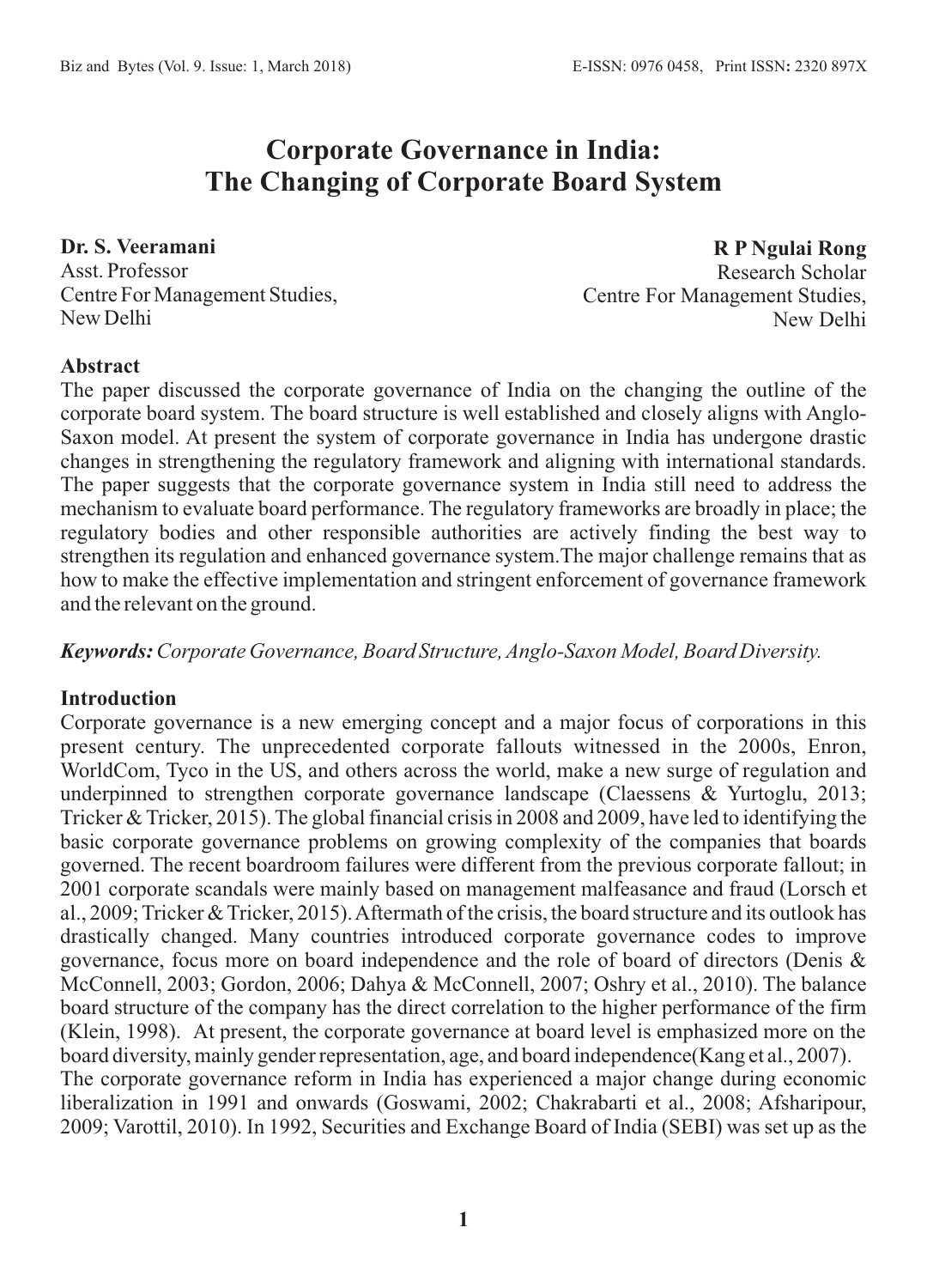main regulatory body for India's capital markets, and help to improve the corporate governance standards and practices(Chakrabarti et al., 2008; Afsharipour, 2009). So far, more than seven committees have already set up for recommendations of corporate governance code and relevant regulatory frameworks. From Confederation of Indian Industry 1998, a voluntary recommendation of corporate governance code to the latest SEBI Kotak Committee 2017, focussed on board structure and independence, roles and responsibilities of the board and other governance aspects. In 2013, the new Companies Act was enacted and witnessed a new paradigm shift in corporate governance system and practices in India. To correspond and consistent with the relevance of corporate governance provisions under Companies Act, in 2014, SEBI revised Clause 49 of the Listing Agreement, and to align with international standards particularly the OECD Principles and improve good corporate governance practices. In 2015, SEBI enacted another new regulation on the listing obligations and disclosure requirements (LODR), to make more stringent disclosure standards, greater public shareholder participation and proactive engagement for listed companies. And in mid-2017, the Kotak committee was set up and further recommends strengthening the corporate governance system in India.

The paper discussed the corporate governance of India on the changing the outline of the corporate board system. The paper used a sample of three main existing regulatory frameworks and latest recommendation of corporate governance: (i) Companies Act 2013, (ii) (SEBI) Listing Obligations and Disclosure Requirements (LODR) Regulations 2015 and (iii) Kotak Committee 2017. The paper presents the basic characteristics features influencing corporate governance and compares the latest three regulatory frameworks on board structure.In addition, the paper discussed the significant change in board diversity, independent directors and other relevant aspects.

This paper is organised as followed. Part 1 discusses a brief outline of corporate governance and highlights the method of the study. Part 2 presents the basic characteristics features influencing corporate governance system in India. Part 3 compares the latest regulatory frameworks and recommendation of corporate governance in India; on board size, composition and its subcommittees, board diversity, independent directors and other relevant aspectsand Part 4 concludes the paper.

## **Corporate Governance System in India**

Like the UK, Indian companies, public and private limited are incorporated by common law and governed through the rule of companies Act and other listing regulations (Goswami, 2002; Vasudev, 2007; Mallin, 2016). Table 1 provides the basic characteristics features influencing corporate governance system in India. The corporate ownership is largely predominating by concentrated control family groups, promoters and the state (Porta et al., 1999; Sarkar&Sarkar, 2000; Goswami, 2002; Varottil, 2010). Subsequently, different jurisdictions involve while dealing the matters of corporate governance issue, it uses several combinations of law and regulation frameworks as well as codes and principles concurrently. At present, in India, to implement the corporate governance standards and practices requires Companies Act 2013 as well as SEBI (LODR) 2015(OECD, 2017).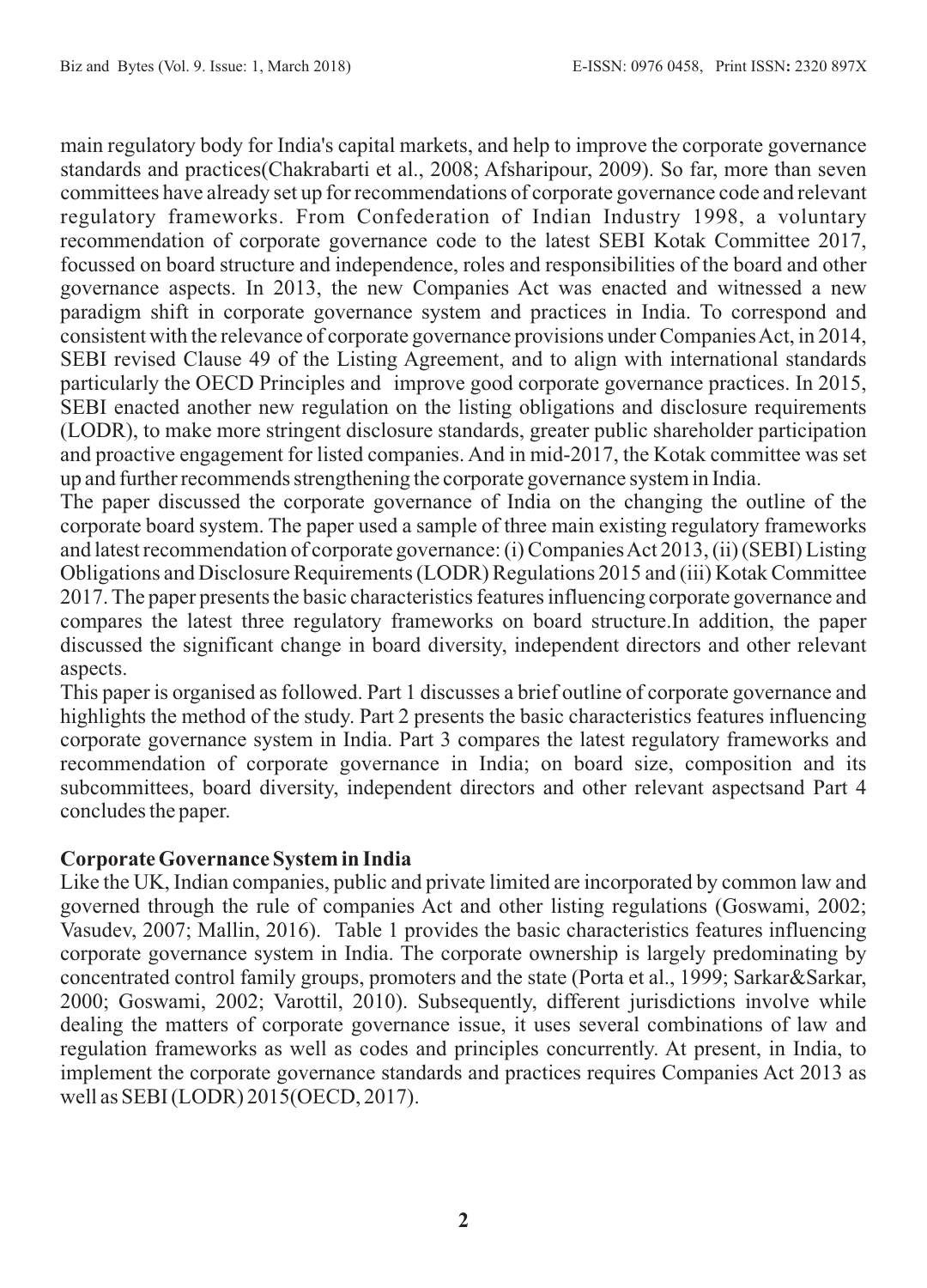| Main Corporate<br>Structure | <b>Ownership Structure</b> | Company Law | Securities<br>Law | Other Relevant<br>Regulations on<br>(CG) | <b>Board</b><br>Structure |
|-----------------------------|----------------------------|-------------|-------------------|------------------------------------------|---------------------------|
| Public limited              | State-owned, Group of      | Companies   | <b>SEBI</b> Act   | SEBI (LODR)                              | Unitary                   |
| Company                     | Promoter and Families      | Act 2013    |                   | 2015                                     | <b>Board Model</b>        |

#### **Table 1 in India**

# **Source: The Author. Key: (CG) = Corporate Governance**

The corporate governance model in India adopts a hybrid of the 'UK model' or 'the Anglo-Saxon model (Mueller, 2006; Aguilera & Cuervo-Cazurra, 2009; Fernando, 2012), or the insider model(Sarkar & Sarkar, 2000; Varottil, 2010). The corporate governance system of India converges to Anglo-American or Anglo-Saxon model of corporate governance (Afsharipour, 2009) where the board structure is adopted the unitary board system, with a high proportion of IDs in the board (Tricker & Tricker, 2015). The present corporate governance system barrier in India arise mainly conflicts between the majority concentrated and minority shareholders. In the emerging economies, the prevailing corporate ownership and control are primarily held by widely and concentrated family groups (Young et al., 2008; Dharwadkar et al., 2000) and limited legal protection, especially for minority shareholders and weak enforcement mechanism is prominent (La Porta et al., 1997; Morck et al., 2005; Young et al., 2008). Moreover, the lack of governance parameters such as less publicly traded company, lower firm valuations and levels of dividends, the insufficient information involved in stock prices, incompetent strategy, less focus on investment in innovation and, finally expropriation of minority shareholders and shareholdershareholder conflicts are the major characteristics in developing countries (Young et al., 2008).

## **The Board System in India**

## **The Size and Composition Board of Directors**

Several corporate governance codes emphasized on the changing of board structure, in terms of board independence, independent directors and board diversity. Board independence particularly independent director considered the most debated and researched areas of corporate governance and investigated whether independent directors have a relationship on firm performance(Jackling & Johl, 2009). Many examined that companies with more members of an independent director on the board have a strong correlation of corporate performance (Shleifer&Vishny, 1997; Coles et al., 2001).Others observed the negative correlation between independent director and corporate performance (Bhagat& Black, 1999, 2001; Berkman et al., 2003). In the companies, the board diversity is a new emerging trend of corporate governance mechanism that influences management as well as monitoring (Boone et al., 2007).A fractional representation of women or minority on the board provides a significant positive impact on firm value(Adams & Ferreira, 2009; Giannetti & Zhao, 2016).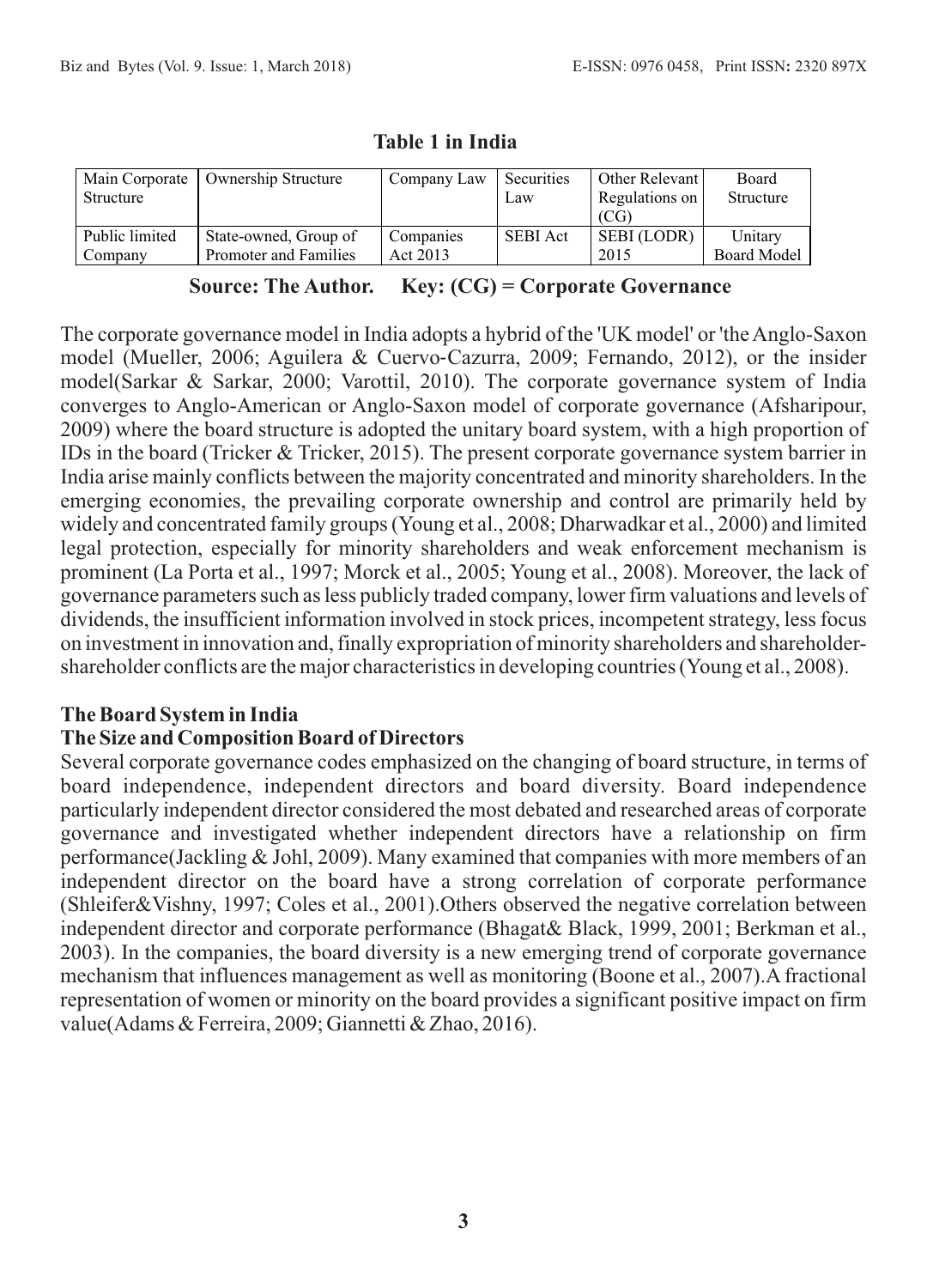| <b>Regulatory Framework   size</b> |      |      | <b>Independent Directors</b> | <b>Gender Diversity</b> |      |      |
|------------------------------------|------|------|------------------------------|-------------------------|------|------|
|                                    | Min. | Max. | Min.                         | Max.                    | Min. | Max. |
| Companies Act 2013                 |      |      | 33%                          |                         |      | -    |
| SEBILODR 2015                      |      |      | $33\% (50\%)$                |                         |      | -    |
| Kotak Committee 2017               | 6    |      | 50%                          |                         |      | -    |

**Table 2**

**Source: The Authors. Key: (-) = No specific provision, (ID) = Independent Director.**

In table 2 provides an analysis of the three relevant regulatory frameworks, the new Kotak committee recommendation has drastically changed the governance scenario, particularly on board structure.The Companies Act prescribes a limit of minimum three directors and maximum fifteen directors/members on the board of directors for the public limited company. The Kotak committee recommends for the listed company a minimum size of six directors/members on the board. On independent director's representation, the SEBI LODR, proportion of the IDs depend on position of the Chairman, the IDs will constitute not less than 50 per cent on the board when Chairman is either an executive director or related to any promoter in the company, and not less than 33 per cent of IDs will be in the member of the board when the Chairman is a non-promoter or non-executive director.But Kotak committee focuses on improving governance of the listed companies, irrespective of the post of the chairman of the board of directors whether chairman is an executive or non-executive, it recommends that at least 50 per cent of IDs should comprise in the board.And the Companies Act prescribes that for the public limited company should have not less than least 33per cent of IDs on the board.

On board diversity, the Companies Act and SEBI LODR required at least one women director on the board of all the listed company.The Kotak committee recommendation has gone extremely beyond the reach on board diversity of a listed company.The committee recommends that all the listed company in the board should have a minimum or at least one woman as an ID. The women representation on the board is comparatively very low in India. At present, around 13-14 per cent of the women representation on the board in NIFTY 500 companies. As compare to countries like the USA(21%), UK (23%), France (34%) and Norway (39%), the women representation on the board is still low. The listed companies have to meet more than 20 per cent of women representation on the board by 2020 (PRIME Database, 2017). If the Kotak committee recommendations were to implement fully, then those National Stock Exchange companies need to appoint around 40 per cent of woman ID on the board (Bhattacharyya & Dave, 2017). With the latest Kotak committee recommendation on the board composition and size, the Indian board structure is closely aligning with the unitary board model. It emphasizes more on the higher number of IDs with the mandatory of one woman ID on the board. With such mandate, the women representation on the board is expected to increase over the years.

#### **The Board-level Committees**

Almost all corporate governance codes prescribe the requirement commonly three board committees - the audit committee, the nomination committee and the remuneration committee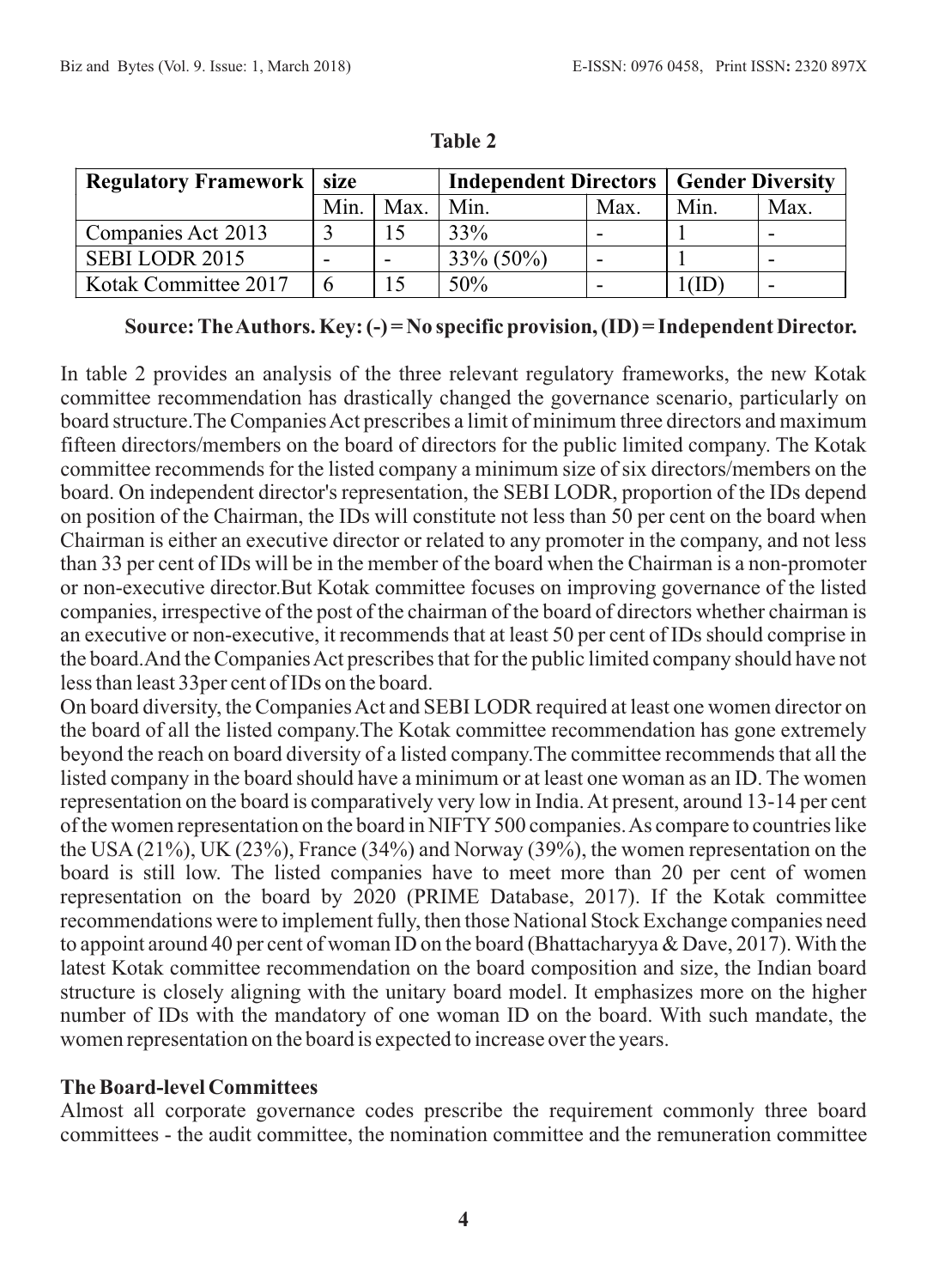(Tricker&Tricker, 2015).The board roles set the broad range of responsibilities; the constitution of board committees is to enhance the governance through small-group deliberations, focus and diligence on several aspects. The core issue of board committees is to ensure a well-balanced between the delegating duties and upholding the inclusive supervisory role of the board, provides oversight independent judgement of reviewing and approval in important matters, and committees mostly constituted wholly or a majority of ID and non-executive directors(Tricker&Tricker, 2015; Kotak Committee, 2017).

| Regulatory          |          | Audit committee (AC)   |          | Nomination committee | <b>Remuneration Committee</b> |                |  |  |
|---------------------|----------|------------------------|----------|----------------------|-------------------------------|----------------|--|--|
| Framework           |          |                        | (NC)     |                      | (RC)                          |                |  |  |
|                     | CI       | Min. Ratio of          | CI       | Min. Ratio of        | CI.                           | Min. Ratio of  |  |  |
|                     |          | <b>IDs</b>             |          | <b>IDs</b>           |                               | IDs            |  |  |
| Companies Act, 2013 |          | Required   50% or more |          | $50\%$ or more       |                               | $50\%$ or more |  |  |
| SEBI LODR, 2015     | Required | 66%                    | Required | $50\%$               | Required                      | 50%            |  |  |
| 2017                | Required | 66%                    | Required | 66%                  | Required                      | 66%            |  |  |

**Table 3**

|  |  |  |  |  |  |  | Source: The Authors.Key: $(-)$ = No specific provision, $(CI)$ = Chair |  |  |  |
|--|--|--|--|--|--|--|------------------------------------------------------------------------|--|--|--|
|--|--|--|--|--|--|--|------------------------------------------------------------------------|--|--|--|

## **Independence**

In table 3 provides a comparison of board-level committee representation and structure, most of the regulatory frameworks are similar to chair independence of each board committees. On AC, all three regulatory frameworks prescribes that an ID has to hold the position of the chairperson of the board committee. The NC and RC, both the SEBI LODR and Kotak Committee required the chairman should be an ID but the Companies Act prescribe that the chairman can be either executive or non-executive director. The representation of IDs in AC, the SEBI LODR and Kotak Committee required at least 66 per cent as members whereas the Companies Act required the public company to have not less than 55per cent.The NC and the RC, both the Companies Act and SEBI LODR prescribe at least 50 per cent of its members as IDs whereas Kotak Committee has increase the proportion to 66 per cent of ID in the committee.The KotakCommittee has recommended further far-reaching roles from the prevailing board committee'sroles outline by the Companies Act and SEBI LODR. The ACrole is to scrutinize the end utilization of funds of prime circulations. The NC and the RC role are mainly focused to recommend all related payment to the board, in any kind of procedure that is payable to senior management (Kotak Committee, 2017).

## **Eligibility Criteria for Independent Directors**

The Companies Act 2013 and SEBI LODR Regulations 2015 laid down certain objective standards for assessment of independence and integrity of a director; however, there is no restriction on interlocking directorships. However, Kotak Committee recommendation 2017, specifically focuses on promoter group and relatives of promoters cannot constitute the independent directors of listed companies as well as appointed by the arrangement of interlocking directorship. The "board inter-locks" happen due to share of non-independent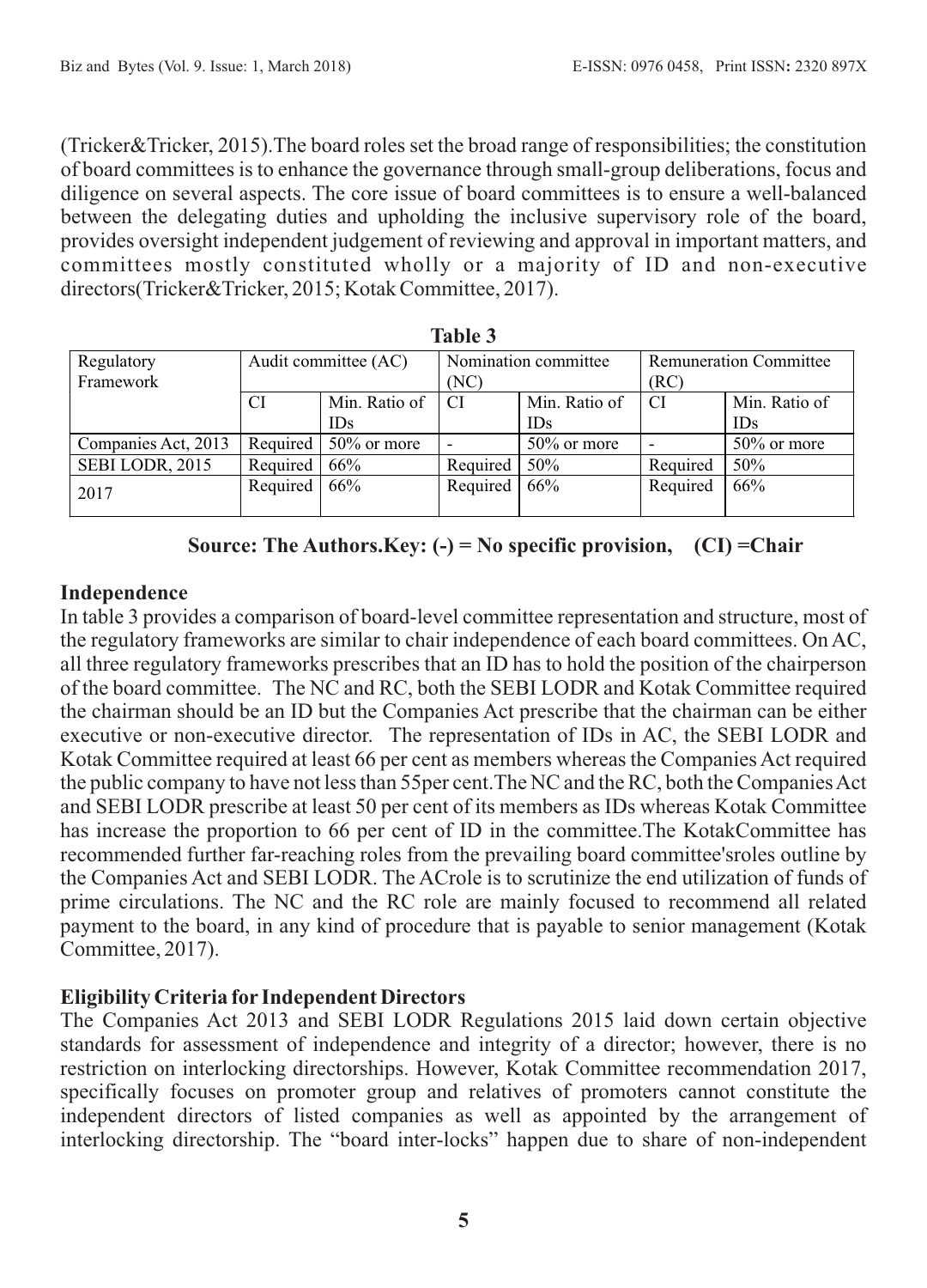directors on boards of listed companies, that is, "if Mr Z is an executive director on Co. X and is also an independent director on Co. Y, then no non-independent director of Co. Y can be an independent director on the board of Co. X" (Kotak Committee, 2017). Such restriction of board interlocking will further ensure the independent oversight mechanism of the independent directors.

## **Lead Independent Director**

The Companies Act 2013 as well as SEBI LODR Regulations 2015, there is no specific provision of a lead independent director. The Kotak committee recommends for the lead independent director in all the listed companies that when the chairman is non-independent, then the lead independent director will hold the authority to handle responsibilities of all the independent directors. In Nomination & Remuneration Committee (NRC), the lead independent director act as the mediator between the chairman of the board and independent directors. When the chairman or vice-chairman is absence in the board meeting, the lead independent director can preside the meeting, including separate independent director's meeting. The lead independent director has the power to call or notice the independent director meeting and make available for discussion and direct communication to concern shareholders.

## **Conclusion**

At present the system of corporate governance in India has undergone drastic changes in strengthening the regulatory framework and aligning with international standards. The board structure is well established and closely aligns with Anglo-Saxon model. The paper suggests that the corporate governance system in India still need to address the mechanism to evaluate board performance. The regulatory frameworks are broadly in place; the regulatory bodies and other responsible authorities are actively finding the best way to strengthen its regulation and enhanced governance system. The major challenge remains that as how to make the effective implementation and stringent enforcement of governance framework and the relevant on the ground.

**Acknowledgement: RPNRong** would like to acknowledge the financial assistance extended by University Grant Commission (UGC), New Delhi, India, in the form of National Fellowship for Higher Education (NFHE) (Grant No. F1-17.1/2015-16/NFST-2015-17-ST-MAN-2397).

# **References:**

- [1] Adams, R. B., & Ferreira, D. (2009). Women in the boardroom and their impact on governance and performance. Journal of financial economics, 94(2), 291-309.
- [2] Afsharipour, A. (2009). Corporate governance convergence: Lessons from the Indian experience. Nw. J. Int'l L. & Bus, 29(2), 335 -402.
- [3] Aguilera, R. V., & Cuervo Cazurra, A. (2009). Codes of good governance. Corporate Governance: An International Review, 17(3), 376-387.
- [4] Bhagat, S., & Black, B. (1999). The uncertain relationship between board composition and firm performance. The Business Lawyer, 921-963.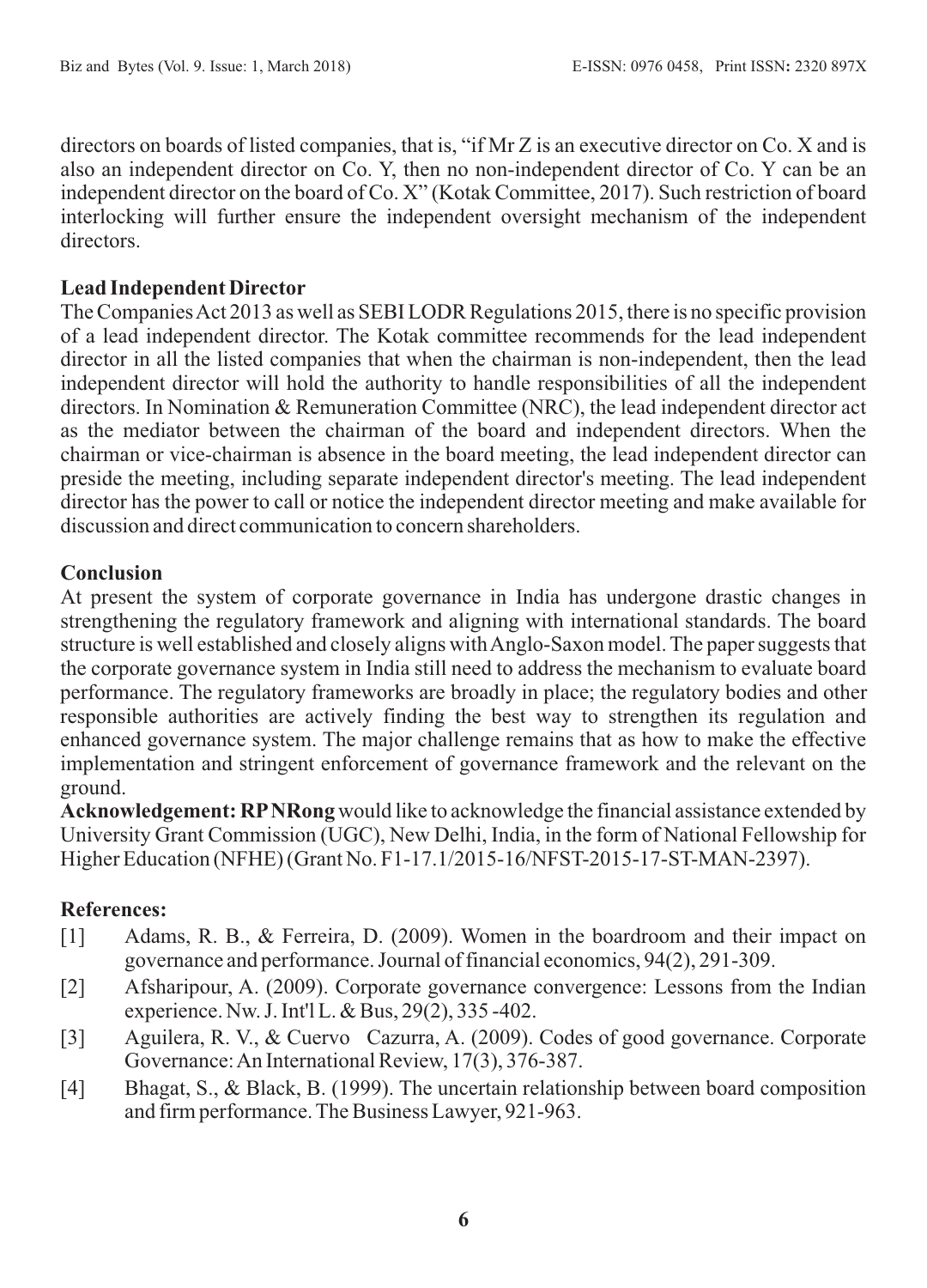- [5] Bhagat, S., & Black, B. (2001). The non-correlation between board independence and long-term firm performance. J. CorP. l., 27, 231.
- [6] Bhattacharyya, R., & Dave, S. (2017). No independent woman director at 40% of NSE companies The Economic Times.
- [7] Boone, A. L., Field, L. C., Karpoff, J. M., & Raheja, C. G. (2007). The determinants of corporate board size and composition: An empirical analysis. Journal of financial economics, 85(1), 66-101.
- [8] Chakrabarti, R., Megginson, W., & Yadav, P. K. (2008). Corporate governance in India. Journal of Applied Corporate Finance, 20(1), 59-72.
- [9] Claessens, S., & Yurtoglu, B. B. (2013). Corporate governance in emerging markets: A survey. Emerging markets review, 15, 1-33.
- [10] Coles, J. W., McWilliams, V. B., & Sen, N. (2001). An examination of the relationship of governance mechanisms to performance. Journal of management, 27(1), 23-50.
- [11] Dahya, J., & McConnell, J. J. (2007). Board composition, corporate performance, and the Cadbury committee recommendation. Journal of financial and quantitative analysis, 42(3), 535-564.
- [12] Denis, D. K., & McConnell, J. J. (2003). International corporate governance. Journal of financial and quantitative analysis, 38(01), 1-36.
- [13] Dharwadkar, B., George, G., & Brandes, P. (2000). Privatization in emerging economies: An agency theory perspective. Academy of management review, 25(3), 650-669.
- [14] Fernando, A. (2012). Corporate Governance: Principles, Polices and Practices, 2/E: Pearson Education India.
- [15] Giannetti, M., & Zhao, M. (2016). Board diversity and firm performance volatility. CEPR Discussion Paper No. DP11155.
- [16] Gordon, J. N. (2006). The rise of independent directors in the United States, 1950-2005: Of shareholder value and stock market prices. Stan. L. Rev., 59, 1465.
- [17] Goswami, O. (2002). Corporate governance in India. Taking action against corruption in Asia and the Pacific, Manila: ADB, 85-106.
- [18] Jackling, B., & Johl, S. (2009). Board structure and firm performance: Evidence from India's top companies. Corporate Governance: An International Review, 17(4), 492-509.
- [19] Kang, H., Cheng, M., & Gray, S. J. (2007). Corporate governance and board composition: Diversity and independence of Australian boards. Corporate Governance: An International Review, 15(2), 194-207.
- [20] Klein, A. (1998). Firm performance and board committee structure. The Journal of Law and Economics, 41(1), 275-304.
- [21] Kotak Committee, U. (2017). Report of the Committee on Corporate Governance. India Mumbai: SEBI.
- [22] La Porta, R., Lopez-de-Silanes, F., Shleifer, A., & Vishny, R. W. (1997). Legal determinants of external finance. Journal of finance, 1131-1150.
- [23] Lorsch, J., Bower, J., Rose, C., & Sriinivasan, S. (2009). Perspectives from the boardroom. Cambridge, MA: Harvard Business School.